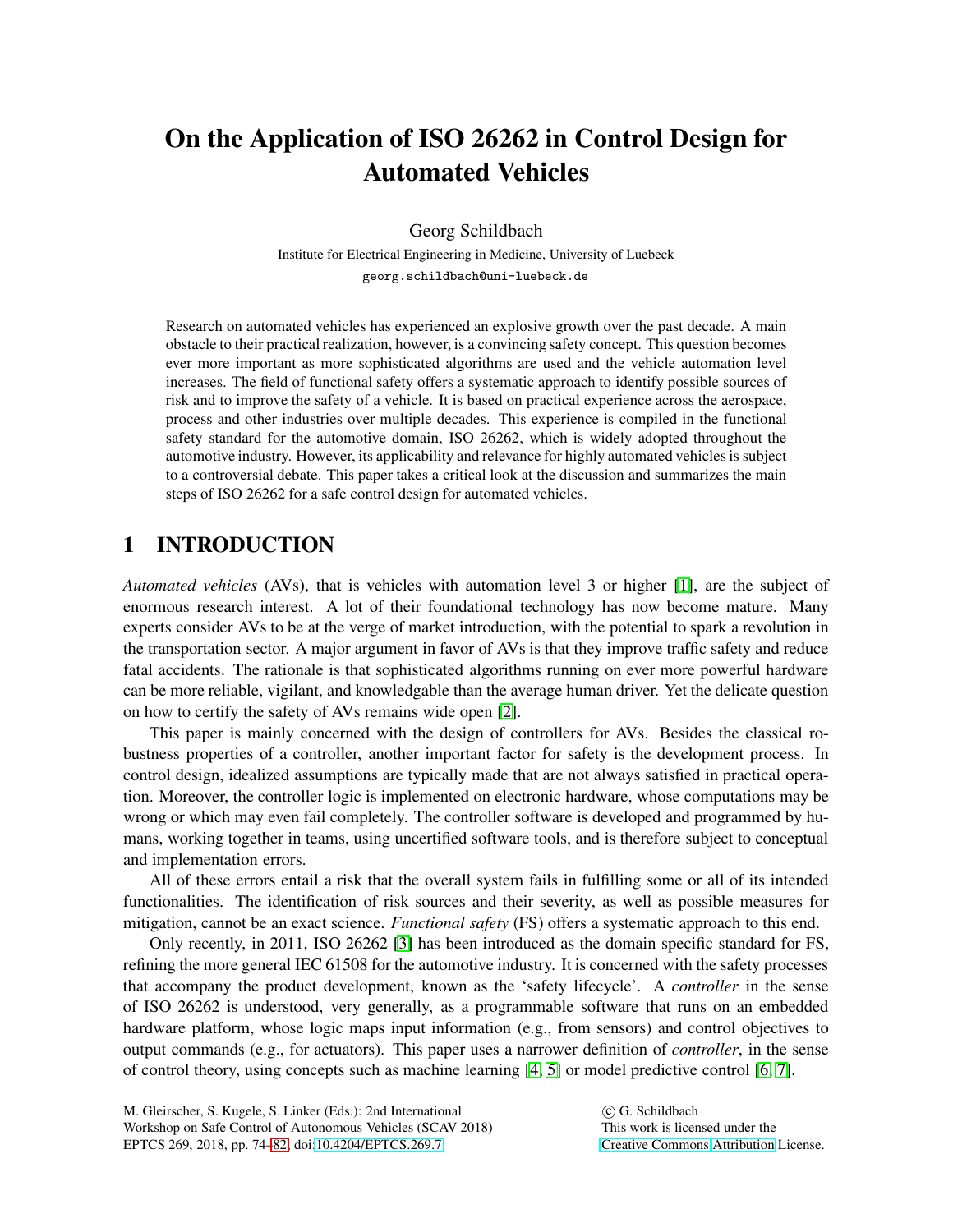# 2 BACKGROUND

## 2.1 A Legal Perspective on ISO 26262

Besides the obvious ethical aspects of protecting human health and life, FS has important legal implications. As an industry standard, ISO 26262 is not an immediate law in the United States (U.S.) and the European Union (E.U.). The legal relevance of ISO 26262 is therefore indirect. Due to its recent introduction, there exist little to no known precedent legal cases involving ISO 26262. Moreover, existing law suits can be expected to settle out of court in most cases. Therefore the exact legal implications of ISO 26262 are subject to debate among experts [\[8,](#page-7-7) [9\]](#page-7-8).

ISO 26262 has been developed for safety critical systems in conventional vehicles, i.e., driven by humans. Examples are airbags, stability control, or an emergency brake assist. The legal territory of AVs is, by and large, uncharted. Without further clarification by legislators, regulators, or legal precedents, the limit on what is legally permitted or prohibited, in terms of automation technology, remains an educated guess [\[10\]](#page-7-9). It is likely, however, that autonomous vehicles are generally legal in the U.S. and the E.U., or can be expected to become legal in the near future [\[11,](#page-7-10) [10\]](#page-7-9).

In the E.U., a vehicle manufacturer is liable for any damages caused by defects in his products [\[8\]](#page-7-7), including AVs. This liability holds also *without an actual fault* of the manufacturer. Some countries, like Germany, make an exception if the manufacturer can prove that it was not possible to avoid or realize the defect at the time of product delivery, based on the *current state of technology*. Concerning FS, the current state of technology is deemed to be compiled, more or less completely, in ISO 26262 [\[9\]](#page-7-8).

In the U.S., product liability is more complicated, due to a stronger case law and the dual existence of a federal and state court system. Similar to the E.U., the manufacturer can be liable for defects of his products *without any own fault*, through implied warranty or strict liability in tort [\[8\]](#page-7-7). A defence based on the *current state of technology* is permitted only in some of the states. However, the case of the manufacturer is strongly supported if he can show that the efforts made for the safety of his product conform with, or even surpass, the best practices of the industry [\[12\]](#page-7-11).

#### 2.2 On the Scope of Functional Safety

According to ISO 26262, functional safety is the 'absence of unreasonable risk due to hazards caused by malfunctioning behavior of e/e systems' [\[3,](#page-7-2) part 1.51]. This definition lists four fundamental criteria for the scope of FS:

- 1. ISO 26262 is concerned with *e/e systems*, i.e., systems containing electrical and/or electronic components, such as sensors, actuators, or programmable controllers.
- 2. A *hazard* is a potential source of *harm*, i.e., 'a physical injury or damage to the health of persons'. In particular, ISO 26262 is not concerned with damages to property, such as the car itself.
- 3. *Risk* refers to the 'combination of the probability of occurrence of harm and the severity of that harm'. It is a basic principle of ISO 26262 that it is not practically possible to eliminate *all* risk, but *unreasonable* risk. A risk is unreasonable if it is 'judged to be unacceptable in a certain context according to valid societal moral concepts'.
- 4. *Malfunctioning behavior* of an item comprises any 'failure or unintended behavior [...] with respect to the design intent'. Hence, FS only covers faults or errors in the item's hardware or software if they lead to a deviation from their intended behavior. Conversely, FS is not concerned with the safety of the *intended behavior* of a system. To this end, a new standard for the *safety of the intended function* (SOTIF) is under way, which will complement ISO 26262.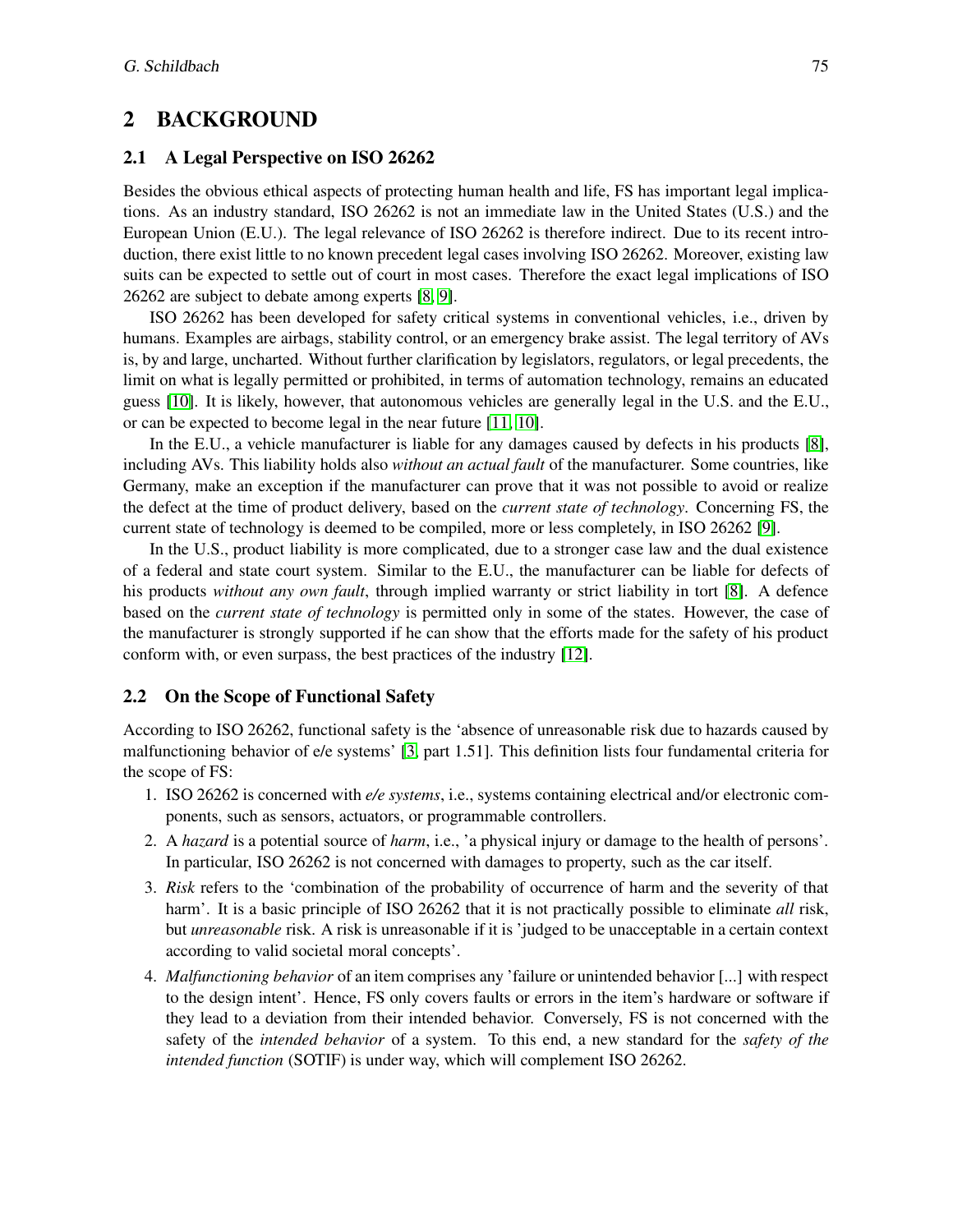FS is thus but one aspect of the overall safety of an AV. Other aspects include the robustness oagainst environmental influences (e.g., variations in temperature, humidity, chemicals, radiation) and the design of the human machine interface. The latter must be intuitive and not allow for unintentional, unsafe operations (e.g., accidental activation of a lever with a knee). Last but not least, security against malicious attacks is becoming an increasingly important factor for safety in a connected, digital world.

The FS development process prescribed by ISO 26262 mirrors the classical V-model for automotive electronics [\[13\]](#page-7-12). Fig. [1](#page-2-0) depicts the major steps. The process starts on the top left of the V with a definition of the functionality. Then the safety requirements are deduced and gradually refined, while moving down the left side of the V. At the lower tip, the actual hardware and software are developed. Moving up on the right side of the V, safety requirements from the left side are verified. There are ad-

<span id="page-2-0"></span>

Figure 1: Main steps of the ISO 26262 development process.

ditional processes, such as management of the FS process and supervision during the production and operation phase.

## 2.3 A Technical Perspective on ISO 26262

With its introduction in 2011, ISO 26262 is still fairly recent. It has been widely accepted and adopted within the automotive industry. However, its roots lie in traditional automotive control systems and it has not been designed with view on the new challenges of AVs. Thus ISO 26262 is also subject to a technical controversy. The main points of criticism, in with a particular perspective on control design, will be listed throughout the next sections, e.g., the one that has already appeared above.

(A) SOTIF and Security: ISO 26262 has a narrow perspective on safety, not considering the aspects of SOTIF and security. For traditional automotive control systems, such as airbags or stability control, these are either trivial or of minor relevance. For AVs, however, they represent a major challenge.

# 3 CONTROLLER DESIGN: CONCEPT PHASE

It is beyond the scope of this paper to describe all processes of ISO 26262 in detail [\[14\]](#page-7-13). Instead, the goal is to discuss the main steps with respect to control design. This section covers the *concept phase* [\[3,](#page-7-2) part 3], which is concerned with the system from a *functional perspective*. Details about the technical implementation are not relevant at this stage, such as the software architecture or hardware platform.

#### 3.1 Item Definition (ID)

The safety process of ISO 26262 starts with the definition of the function, more generally called an *item* [\[3,](#page-7-2) part 3.5]. The ID defines the item from a non-technical, functional perspective at the vehicle level.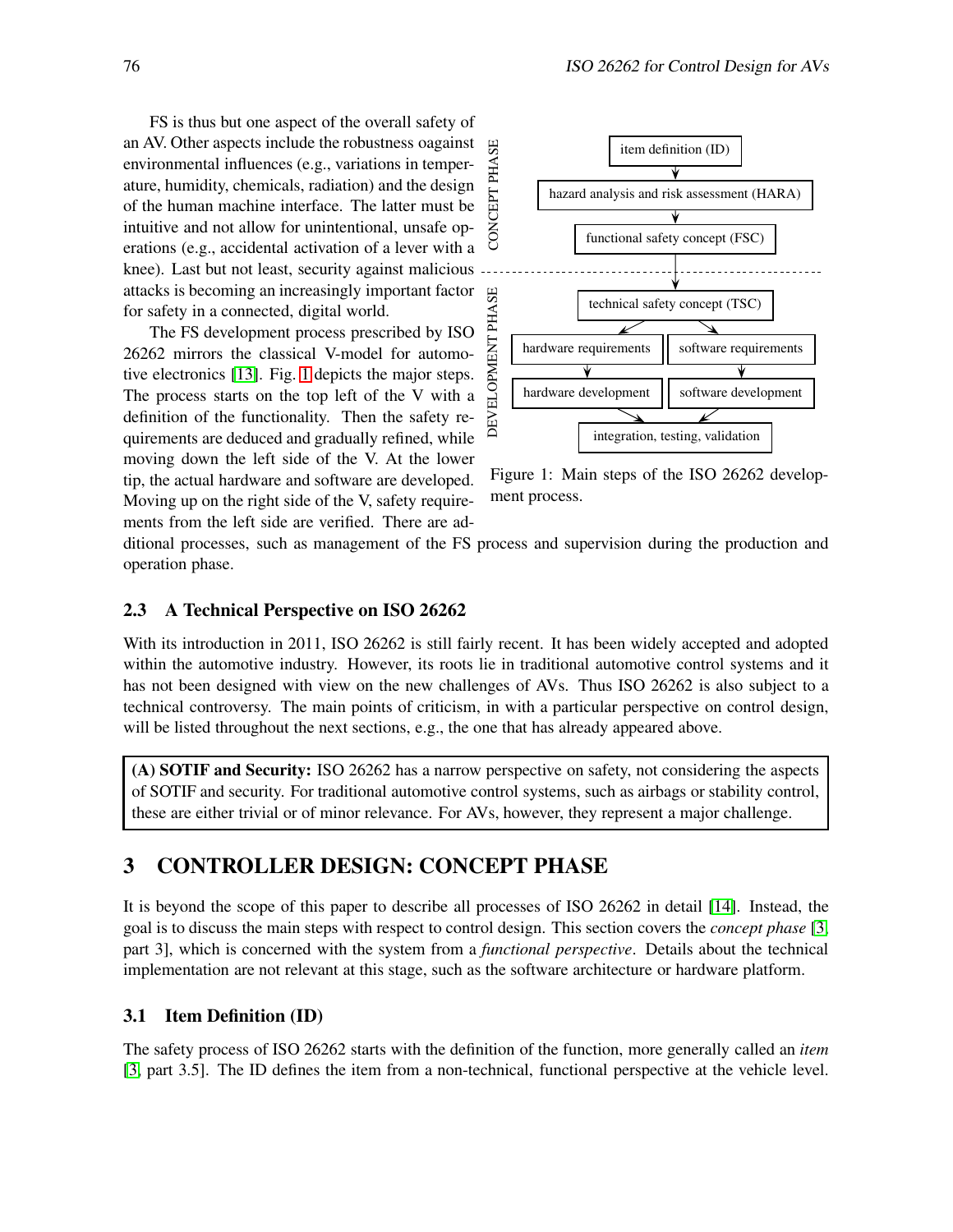This includes its nominal behavior, including the system limits, as well as its interfaces and the interactions with the immediate environment. In contrast, the physical realization of the item  $-i.e.,$  in hardware and software – is called the *system*. The item must be such that its system contains (at least) one sensor, one controller, and one actuator. The safety concept must be developed for the entire item, in this case the AV, of which the controller is an integral part.

(B) Item definition: AVs have to fulfil numerous complex tasks under diverse environmental conditions (roads, weather, animals, other drivers, equipment failures, etc.). Hence, even more than usual [\[13\]](#page-7-12), generating a set of valid, consistent, complete, realistic, and verifiable requirements becomes a major challenge. The number of requirements explodes, and may even become infinite.

## 3.2 Hazard Analysis and Risk Assessment (HARA)

The first step of HARA [\[3,](#page-7-2) part 3.7] is *hazard identification*. Based on the ID, possible malfunctions of the item are listed that may lead to hazards. Typical techniques to this end are either inductive (e.g., brainstorming, FMEA) or empirical (e.g., quality history, field studies).

The second step of HARA is to perform a *hazard analysis*. The item's malfunctions are considered in different operating scenarios, where they may lead to an *hazardous event* (HE). If so, the *exposure* to that operating scenario is recorded and classified into the categories E0 ('almost never') to E4 ('very frequently'). For a wide range of scenarios, suitable values for the exposure can be extracted from standard tables, e.g., by the German Association of the Automotive Industry (VDA).

The third step consists of a *risk assessment*. In addition to the exposure, each HE is assessed according to its severity and its controllability. *Severity* measures the harm that the event can potentially entail and ranges from S0 ('no injuries') to S3 ('fatal injuries'). *Controllability* means the ability of an average driver, who is in suitable condition and has a standard driver's training, to avoid the harm. It is classified between C0 ('controllable in general') to C3 ('difficult or impossible to control').

According to its E,S,C-values, each HE is assigned an *automotive safety integrity level* (ASIL). It is based on the sum of  $E + S + C$ , if all of these summands are non-zero. HEs with the highest possible sum of  $10$  (E4 + S3 + C3) have the strongest safety requirements, and are assigned an 'ASIL D'. Decreasing safety requirements follow for HEs with sum values of 9, 8, and 7, which are assigned an 'ASIL C', 'ASIL B', and 'ASIL A', respectively. Sum values of 6 and below, or if at least one of the summands is zero, do not receive an ASIL. They are assigned a simple 'quality management' (QM), which means that they do not require any particular safety measures beyond the baseline engineering practices.

For each HE, one (or more) *safety goal(s)* (SGs) are derived. The SG is usually to prevent the malfunction that causes the HE, to mitigate its severity and/or to improve its controllability by the driver.

(C) Safety validation: Many AV algorithms are strongly based on machine learning, e.g., deep learning or even deep driving. Other algorithms produce non-deterministic results. For control algorithms, in particular, SGs may be dependent on the tuning of a large parameter set. For these algorithms, it is difficult to enforce or verify a-priori set SGs.

(D) Safety levels: For an AV, with an automation level 3 or higher [\[1\]](#page-7-0), the controllability value will generally rise to C3, as the driver may be incapable to exert any control over the vehicle (e.g., due to a disability, blindness, no driver training, etc.) [\[2\]](#page-7-1). Hence its SGs are generally assigned high ASILs.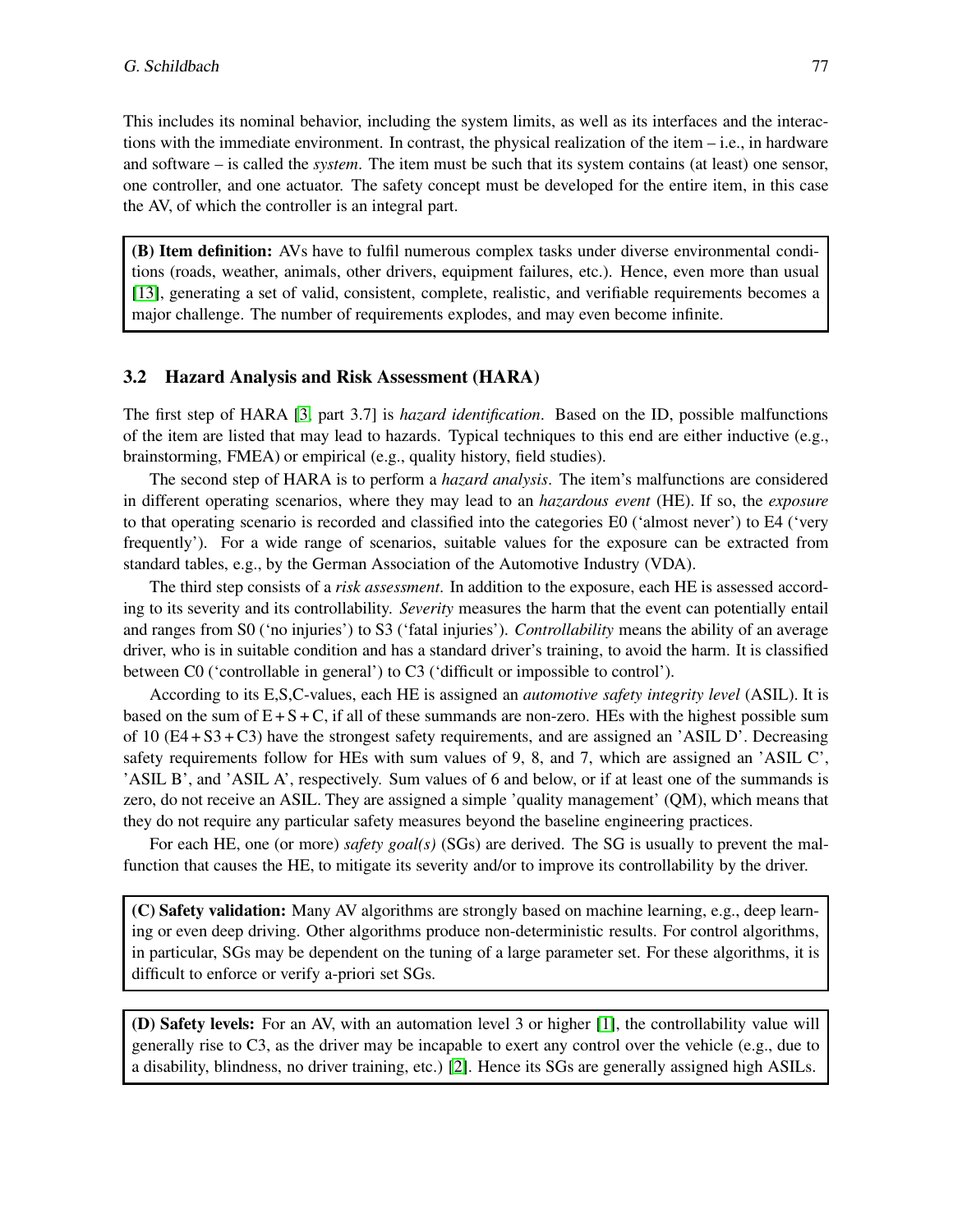#### 3.3 Functional Safety Concept (FSC)

For each SG of the HARA, the FSC [\[3,](#page-7-2) part 3.8] defines appropriate safety mechanisms or safety measures, called *functional safety requirements* (FSRs). A SG may entail multiple FSRs and one FSR may be shared by multiple SGs. Each FSR inherits the highest ASIL of all associated SGs. *ASIL inheritance* is a common thread running through ISO 26262. It means that the child requirement receives the maximum ASIL of all of its parents.

The FSRs may introduce additional elements to the item's functional architecture. FSRs may include, for instance, a supervisor for fault detection, a mechanism for fault tolerance, the transition to a safe state, a driver warning, or a redundancy of components.

Another important concept of ISO 26262 is the *ASIL decomposition* [\[3,](#page-7-2) part 9.5]. Its effect is to lower the ASILs along the inheritance chain. An ASIL decomposition applies if two (or more) child requirements or architectural elements are *redundant* towards their parent requirement or architectural element (i.e., they are both able to satisfy their parent). Moreover, they must be *sufficiently independent*.

(E) Fail-silence: ISO 26262 is designed primarily with fail-silent functions in mind. Thus it is a tacit assumption that the vehicle reaches a *safe state* when a fault is detected and the function is switched off. This does not hold for AVs, however, which have to remain fail-operational at all times.

## 4 CONTROLLER DESIGN: DEVELOPMENT PHASE

In the development phase, the FSC is merged with the *technical details* of the specific implementation. The technical details are documented in the *system design specification* (SDS), describing the hardware and software architecture, all interfaces, and the non-safety requirements [\[3,](#page-7-2) part 4.7].

The *technical safety concept* (TSC) [\[3,](#page-7-2) part 4.6] refines the FSRs to *technical safety requirements* (TSRs). A TSR inherits the ASIL from its parent FSRs (as described above). In the TSC, all TSRs are mapped to their corresponding software and hardware components, as specified in the SDS.

#### 4.1 Hardware Design

For hardware safety analyses, computation results are considered as probabilistic [\[15\]](#page-7-14), with faults occurring infrequently at random. The nature of these faults can be one-time (e.g., a gate giving a wrong value in one cycle) or permanent (e.g., a gate getting stuck at a fixed value). Their probability is measured as *failures in time* (fit), with 1 fit corresponding to 1 fault occurring in 10<sup>9</sup> hours. The main concern of FS is to limit the general occurrence faults and/or prevent them from compromising the SGs.

Safety for hardware design splits into two parts. The first us about the *robustness of the hardware architecture* against critical faults [\[3,](#page-7-2) part 5.8]. Depending on whether there exists a redundancy mechanism or not, they fall under the *latent fault metric* (LFM) or the *single-point fault metric* (SPFM) [\[3,](#page-7-2) part 5.C]. Moreover, a *diagnostic coverage* (DC) is computed [\[3,](#page-7-2) part 5.D]. The second part is concerned with the violation of specific safety goals based on a *probabilistic metric for random hardware failures* (PMHF) [\[3,](#page-7-2) part 5.9]. Each hardware component inherits an ASIL from its associated TSRs. Permissible target values for PMHF are 10 fit for ASIL D, 100 fit for ASIL C and ASIL B components.

Many items, however, require more advanced hardware architectures, such as ECUs with microprocessors. In this case a detailed analysis down to the level of logical gates becomes impractical and faults are considered on a more abstract level. To this end, specific ECUs have been designed that comply with ISO 26262 as a *safety element out of context* (SEooC). This means that a safety manual specifies the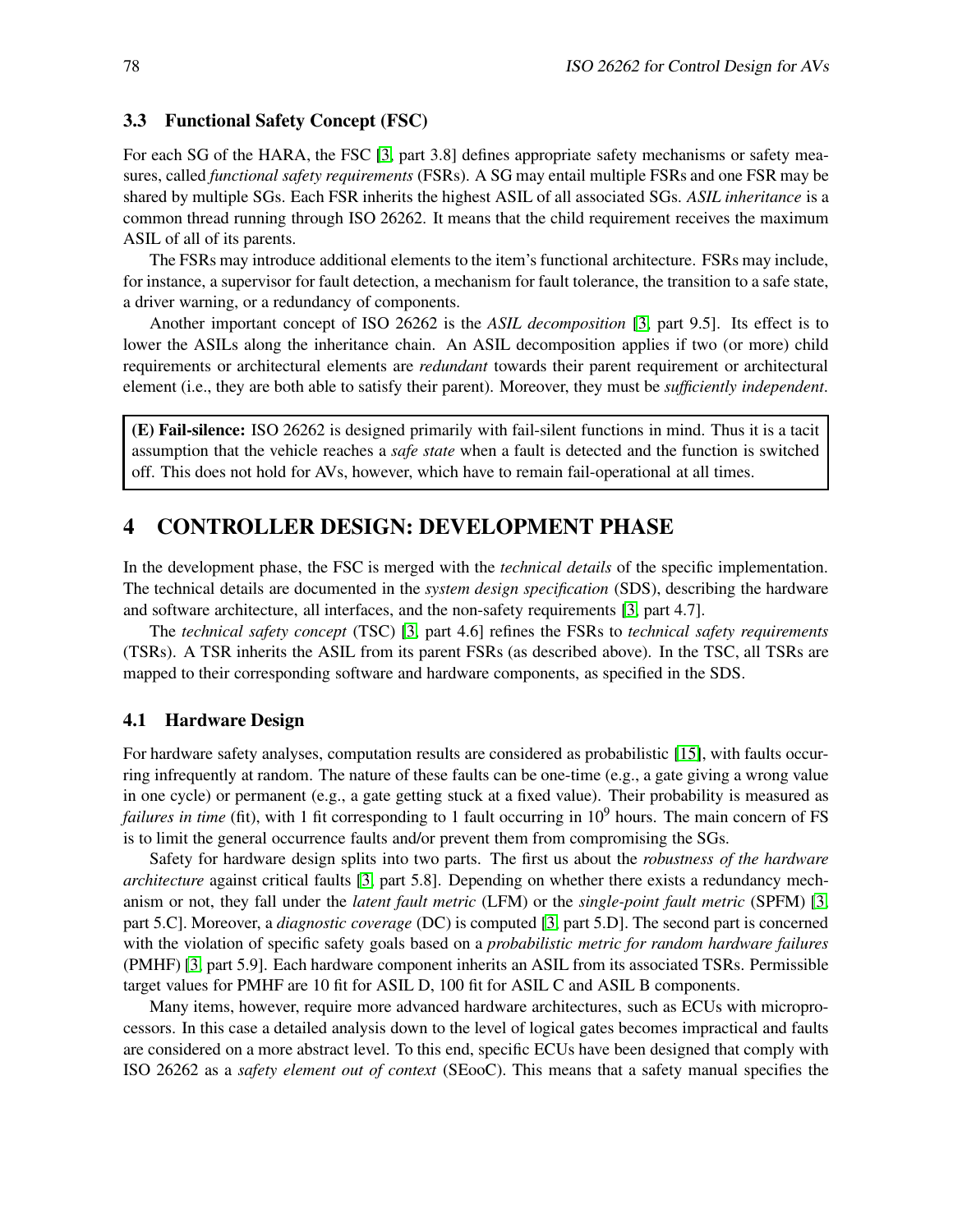PMHF, for example, as 3 fit, subsuming all kinds of faults in the ECU, which may or may not violate a SG. The remaining PMHF budget can thus be distributed over the other hardware components based on a more detailed analysis [\[16\]](#page-7-15).

(F) Hardware complexity: The hardware needed for AVs is by several magnitudes more powerful than that of traditional automotive control systems. Hence many of the detailed techniques of ISO 26262 for safety analysis become very burdensome or even impossible to implement.

## 4.2 Software Development

Analogous to hardware, a software component inherits the highest ASIL from the TSRs that it implements. The development process for safe software, however, is fundamentally different from that of hardware. One reason is that software does not fail randomly like hardware [\[17\]](#page-7-16). Errors in software are usually systematic and the result of erroneous requirements specifications or coding bugs [\[13\]](#page-7-12).

In contrast to hardware, software cannot achieve reliable protection by redundancy. As shown in [\[18,](#page-7-17) [19\]](#page-7-18), multiple versions of the same software produced by independent teams are likely to contain the same errors. Finally, software cannot be tested as exhaustively as hardware [\[17\]](#page-7-16). Thus it is widely agreed that the most crucial factor for software quality is the underlying development process. In particular, a posteriori testing is not sufficient for quality assurance.

Bypassing the entire ISO 26262 development process altogether is permitted only in exceptional cases. A common possibility is to establish a *proven-in-use* argument [\[3,](#page-7-2) part 8.14]. The proven-in-use candidate must have been field-tested, previously used in other vehicle models or in other safety-related industries, or it must be a component off-the-shelf (COTS) that is not necessarily intended for automotive applications. The argument must show that the observed incident rate is below the prescribed level for the corresponding ASIL (ASIL D: 1 fit, ASIL C: 10 fit, ASIL B: 100 fit, ASIL A: 1,000 fit).

(G) V-model: The safety process of ISO 26262 is based on a safety V-model. As such it is not straightforward to match with an agile development process, which is the natural choice for AV development.

## 4.3 Freedom from Interference

An important aspect of hardware and software development is *freedom from interference* between software components (SWCs) [\[3,](#page-7-2) part 6-D]. If multiple SWCs are placed on the same ECU, the entire software on this ECU must be developed according to the highest ASIL. This generally leads to an *ASIL lift-up* of SWCs with a lower ASIL, unless the SWCs are placed on different partitions for which *freedom from interference* can be ensured:

- The memory of each partition is protected from read/write access from another partition, by a *memory protection unit*.
- The dedicated execution order and execution time for each task is preserved by a central *watchdog*.
- The communication between SWCs on different ECUs must be secured by an *end-to-end protection*, to exclude interferences by any intermediary software.

(H) Centralized architecture: AVs typically have a centralized architecture. Establishing freedom from interference between SWCs can represent a big challenge.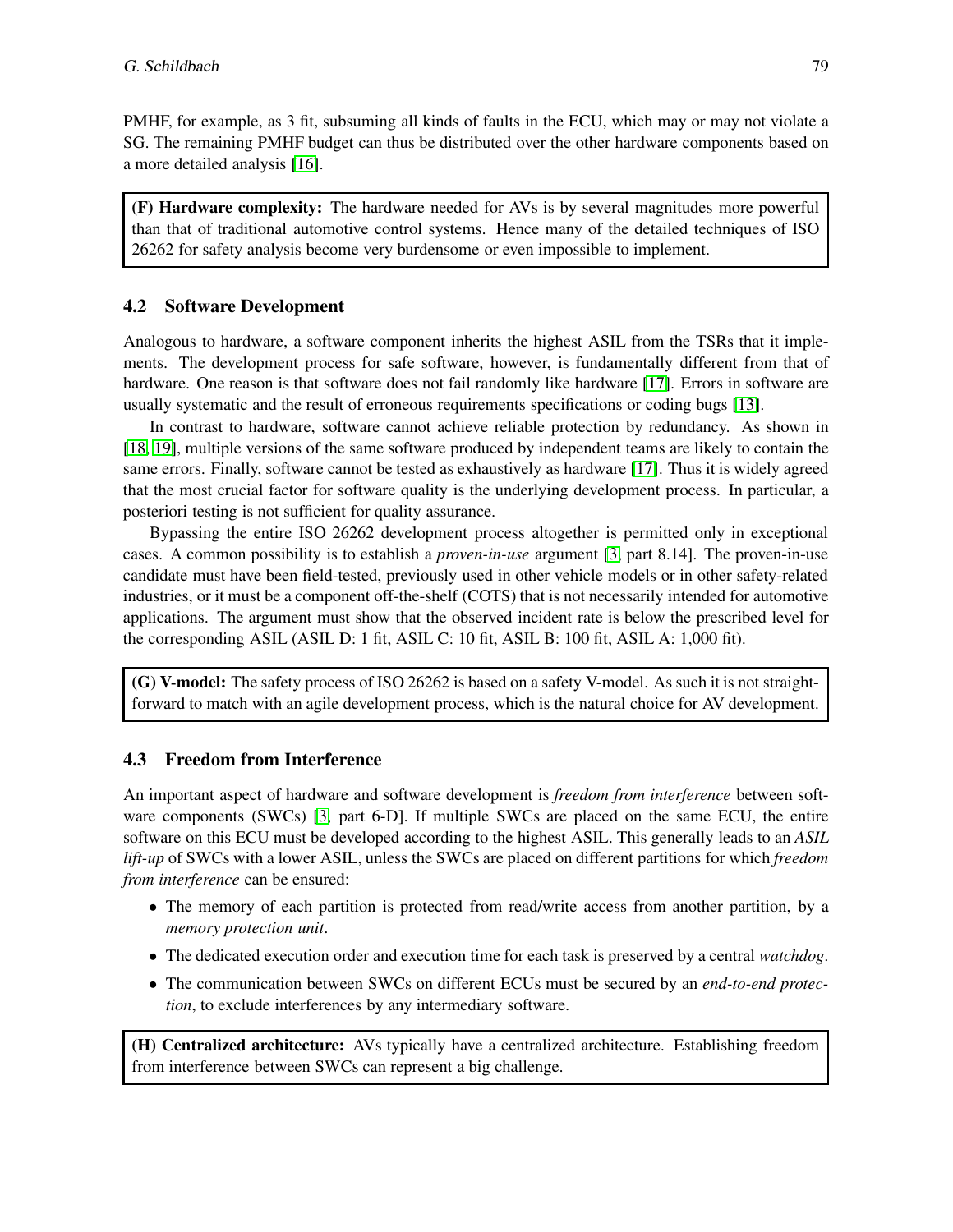### 4.4 Tool Qualification and Software Libraries

Besides the hardware and software components themselves, the software tools used in their development may have to be qualified [\[3,](#page-7-2) part 8.11]. In particular, it must be evaluated to what extent a tool may introduce errors that compromise the safety of the item. As ISO 26262 is not concerned with license issues, it does allow the integration of external (e.g., open source) software modules or libraries [\[3,](#page-7-2) part 8.12], if they have been developed according to the necessary safety standards [\[20\]](#page-8-1).

(I) Tools and libraries: Software development for AVs often relies heavily on open source tools and libraries that have not been developed in accordance with the requirements of ISO 26262.

## 5 DISCUSSION

This paper has outlined the safety process of ISO 26262 for the purpose of control design. It has shown some of the potential difficulties with its application to AVs. The main question that is naturally raised is about the validity of the analytic approach of ISO 26262 to FS. The approach leverages decades of experiences, but it now faces a paradigm shift with the emergence of AV technology.

In the view of the author, some of the issues mentioned in this paper have been recognized, with possible remedies under development. In particular, the topic of SOTIF (A) is addressed by a new publicly available standard (PAS) [\[21\]](#page-8-2) that will complement the second edition of ISO 26262. The question of security (A) is largely orthogonal to FS and SOTIF and can therefore be tackled independently. Some of the difficulties with the item definition (B) can be handled by restricting the AV to specific, well-defined environments [\[2\]](#page-7-1). The fail-operational condition (E) will be addressed by a second edition of ISO 26262, due to be published in 2018, where *availability* is considered specifically as a property of a system. This second edition of ISO 26262 also features a more abstract and objective safety assessment, in order to simplify its application, e.g., in an agile development process (G).

For some of the above challenges, however, new concepts are needed. For instance, safety validation (C) requires new methods for empirical testing, based on simulation and prototypes. However, a bruteforce statistical approach will not work [\[2\]](#page-7-1), as the amount of testing effort becomes enormous. In a strict sense, no changes to the system can be made during these tests. Moreover, the failure rates stated in ISO 26262 are generally *not* sufficiently low for the acceptance of AVs. In fact, they represent target goals for the development process, yet they are eventually far exceeded by the actual system developed under ISO 26262. Finally, it will be necessary to identify the root causes of safety issues, from an ethical and legal point of view.

The remaining issues (D,F,H,I) are, by and large, related to the general complexity of AVs. To this end, some general strategies for handling complexity may be applicable. First, the design of a sufficiently modular architecture with well-defined components and interfaces may help with partly decentralizing the safety validation process. Second, with the (components') technology maturing, some of the technical issues and their impact on safety will be better understood. Third, new development tools and software libraries are needed that support the abstraction of low-level development issues. These tools also need to gain maturity and their safety has to be certified.

Acknowledgements. The author would like to thank David Ward, Marc Blumentritt, and four anonymous reviewers for helpful comments and discussions.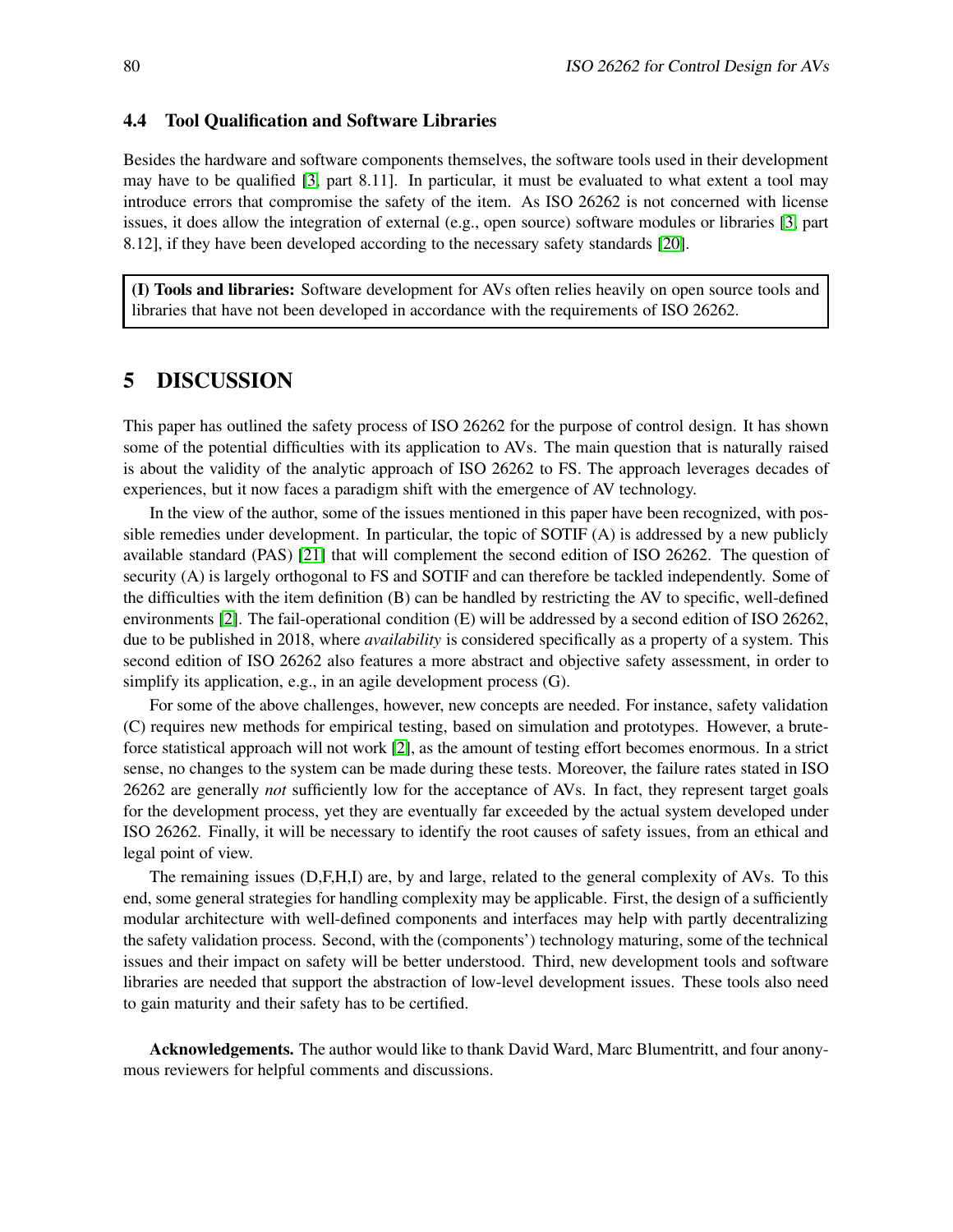## <span id="page-7-0"></span>References

- [1] Verband der Automobilindustrie, "Automation from driver assistance to automated driving," Verband der Automobilindustrie e.V., Berlin, Germany, Tech. Rep., 2015, VDA Magazine.
- <span id="page-7-1"></span>[2] P. Koopman and M. Wagner, "Challenges in autonomous vehicle testing and validation," *SAE International Journal of Transportation Safety*, vol. 4, no. 1, pp. 15–24, 2016, doi[:10.4271/2016-01-0128.](http://dx.doi.org/10.4271/2016-01-0128)
- <span id="page-7-2"></span>[3] International Organization for Standardization, *ISO 26262: Road Vehicles – Functional Safety – Parts 1-10*, 2011.
- <span id="page-7-3"></span>[4] S. Lefèvre, A. Carvalho, and F. Borrelli, "A learning-based framework for velocity control in autonomous driving," *IEEE Transactions on Automation Science and Engineering*, vol. 13, no. 1, pp. 32–42, 2016, doi[:10.](http://dx.doi.org/10.1109/TASE.2015.2498192) [1109/TASE.2015.2498192.](http://dx.doi.org/10.1109/TASE.2015.2498192)
- <span id="page-7-4"></span>[5] C. Vallon, Z. Ercan, A. Carvalho, and F. Borrelli, "A machine learning approach for personalized autonomous lane change initiation and control," in *IEEE Intelligent Vehicles Symposium*, Los Angeles, United States, 2017, pp. 1590–1595, doi[:10.1109/IVS.2017.7995936.](http://dx.doi.org/10.1109/IVS.2017.7995936)
- <span id="page-7-5"></span>[6] J. Kong, M. Pfeiffer, G. Schildbach, and F. Borrelli, "Kinematic and dynamic vehicle models for autonomous driving control design," in *IEEE Intelligent Vehicles Symposium*, Seoul, Korea, 2015, pp. 1094–1099, doi[:10.](http://dx.doi.org/10.1109/IVS.2015.7225830) [1109/IVS.2015.7225830.](http://dx.doi.org/10.1109/IVS.2015.7225830)
- <span id="page-7-6"></span>[7] G. Schildbach, "A new Nonlinear Model Predictive Control algorithm for vehicle path tracking," in *Symposium on Advanced Vehicle Control*, Munich, Germany, 2016, pp. 139–144, doi[:10.1201/9781315265285-23.](http://dx.doi.org/10.1201/9781315265285-23)
- <span id="page-7-8"></span><span id="page-7-7"></span>[8] U. Gollob, "Produkthaftung - Risiken in Europa und USA," *MB-Revue*, vol. 35, pp. 68–77, 2007.
- <span id="page-7-9"></span>[9] E. Helmig, "Legal aspects of ISO 26262," in *ISO26262 Conference*, 2014.
- [10] B. W. Smith, "Automated vehicles are probably legal in the United States," The Center for Internet and Society, Standford University, Palo Alto (CA), United States, Tech. Rep., 2012.
- <span id="page-7-10"></span>[11] S. Pillath, "Automated vehicles in the E.U." Members' Research Service of the European Parliament, Brussels, Belgium, Tech. Rep., 2016.
- <span id="page-7-11"></span>[12] S. S. Wu, "Product liability issues in the U.S. and associated risk management," in *Autonomous Driving – Technical, Legal and Social Aspects*, M. M. et al., Ed. Berlin et al.: Springer, 2016, pp. 553–569, doi[:10.](http://dx.doi.org/10.1007/978-3-662-48847-8_26) [1007/978-3-662-48847-8](http://dx.doi.org/10.1007/978-3-662-48847-8_26) 26.
- <span id="page-7-13"></span><span id="page-7-12"></span>[13] I. Sommerville, *Software Engineering*, 10th ed. Boston et al.: Pearson, 2016.
- [14] M. Hillenbrand, "Funktionale Sicherheit nach ISO 26262 in der Konzeptphase der Entwicklung von Elektrik / Elektronik Architekturen von Fahrzeugen," Ph.D. Dissertation, Karlsruher Institut für Technologie, Karlsruhe, Germany, 2011, doi[:10.5445/KSP/1000025616.](http://dx.doi.org/10.5445/KSP/1000025616)
- <span id="page-7-14"></span>[15] A. Efody, "Getting ISO 26262 faults straight," Mentor Verification Academy, Wilsonville (OR), United States, 2018, available at https://verificationacademy.com/topics/planning-measurement-and-analysis/articles/ Getting-ISO-26262-faults-straight.
- <span id="page-7-15"></span>[16] D. Johansson and P. Karlsson, "Safety mechanisms for random ECU hardware failures in compliance with ISO 26262," Masters Thesis, Chalmers University of Technology, Gothenburg, Sweden, 2015.
- <span id="page-7-16"></span>[17] J. Thomas, F. L. de Lemos, and N. Leveson, "Evaluating the safety of digital instrumentation and control systems in nuclear power plants," Nuclear Regulatory Commission, Washington D.C., United States, Tech. Rep., 2012.
- <span id="page-7-17"></span>[18] J. C. Knight and N. G. Leveson, "An experimental evaluation of the assumption of independence in multiversion programming," *IEEE Transactions on Software Engineering*, vol. 12, no. 1, pp. 96–109, 1986, doi[:10.](http://dx.doi.org/10.1109/TSE.1986.6312924) [1109/TSE.1986.6312924.](http://dx.doi.org/10.1109/TSE.1986.6312924)
- <span id="page-7-18"></span>[19] ——, "A reply to the criticisms of the Knight & Leveson experiment," *ACM SIGSOFT Software Engineering Notes*, vol. 15, no. 1, pp. 24–35, 1990, doi[:10.1145/382294.382710.](http://dx.doi.org/10.1145/382294.382710)